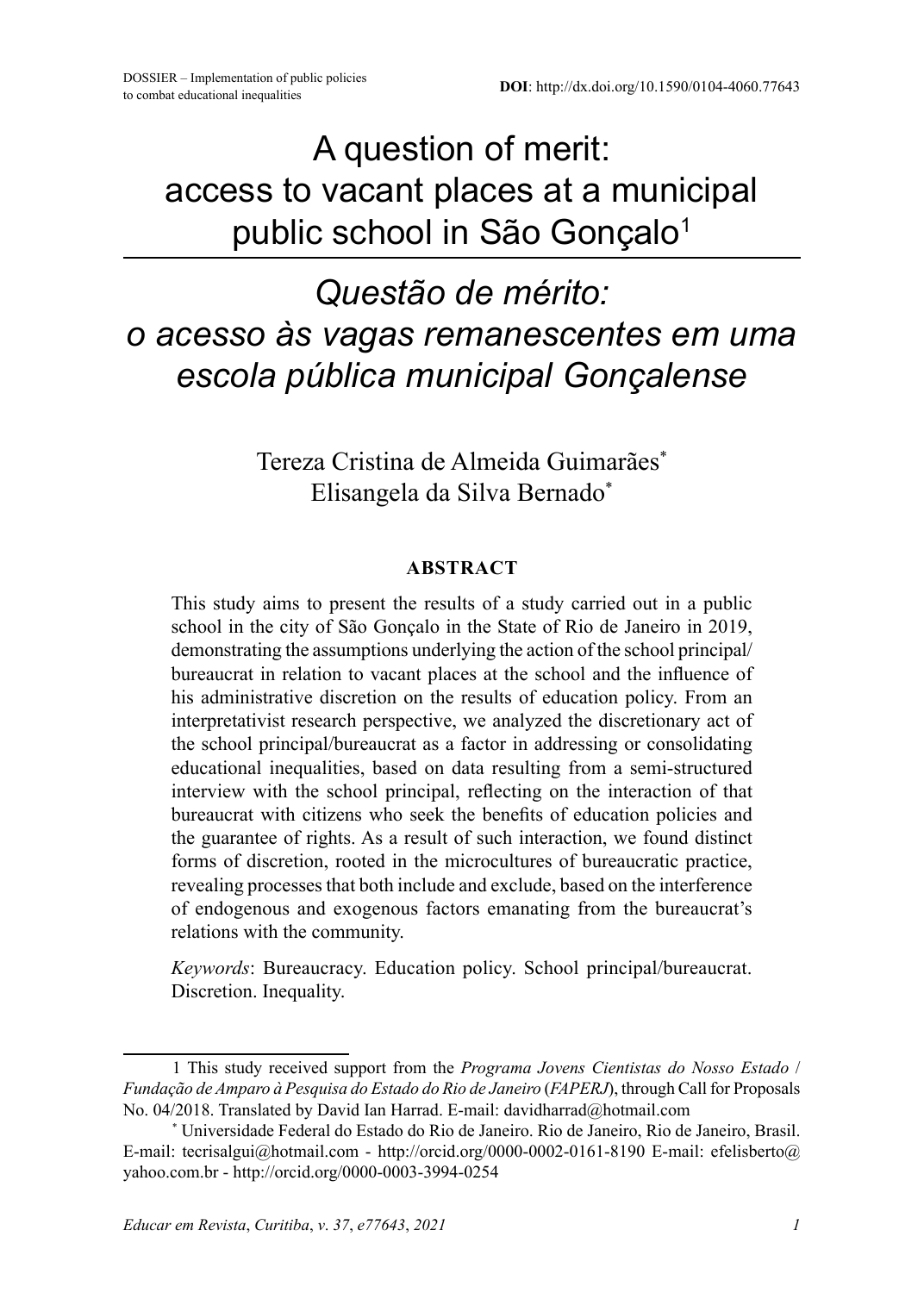#### **RESUMO**

Este estudo objetiva apresentar os resultados de uma pesquisa realizada em uma escola pública do município de São Gonçalo no Estado do Rio de Janeiro no ano de 2019, evidenciando os pressupostos da ação do gestor/burocrata diante das vagas remanescentes da escola e a influência de sua discricionariedade nos resultados da política educacional. Em uma perspectiva interpretativista de estudos, analisamos o ato discricionário do gestor/burocrata como fator de confrontação ou consolidação das desigualdades educacionais, por meio dos dados resultantes da entrevista semiestruturada com o gestor da escola, refletindo sobre a interação do burocrata com o cidadão que busca as benesses da política e a garantia de direitos. Decorrentes de tal interação, observamos formas distintas de discricionariedade, enraizadas nas microculturas da prática burocrática, expondo processos includentes e excludentes, a partir da interferência de fatores endógenos e exógenos resultantes das relações do burocrata com a comunidade.

*Palavras-chave*: Burocracia. Política educacional. Gestor/burocrata. Discricionariedade. Desigualdade.

## **Introduction**

Discussion of the action of the school principal as a subject within contradictory and conflicting contexts of decision making and who, at school, besides other functions, promotes implementation of public policies, is recurrent today among researchers who debate school administration in Brazil. This paper was developed within the scope of these discussions, aiming to present the results of a study conducted in a public school in the municipality of São Gonçalo in the State of Rio de Janeiro in 2019, highlighting the assumptions underlying the action of the school principal/bureaucrat in relation to vacant places at the school and the influence of his discretionary acts on the results of education policy.

Understanding bureaucracy in school management systems, established by groups of administrators with decision-making authority, is important in determining its significance in schools, how it is implemented, and its implications, since it is based on standardization, while schools are fundamentally structured on human and social relationships. The structuring of this parallelism is materialized in everyday school life, in which the school principal acts as the legally instituted authority to foster the dubious intersection between rational/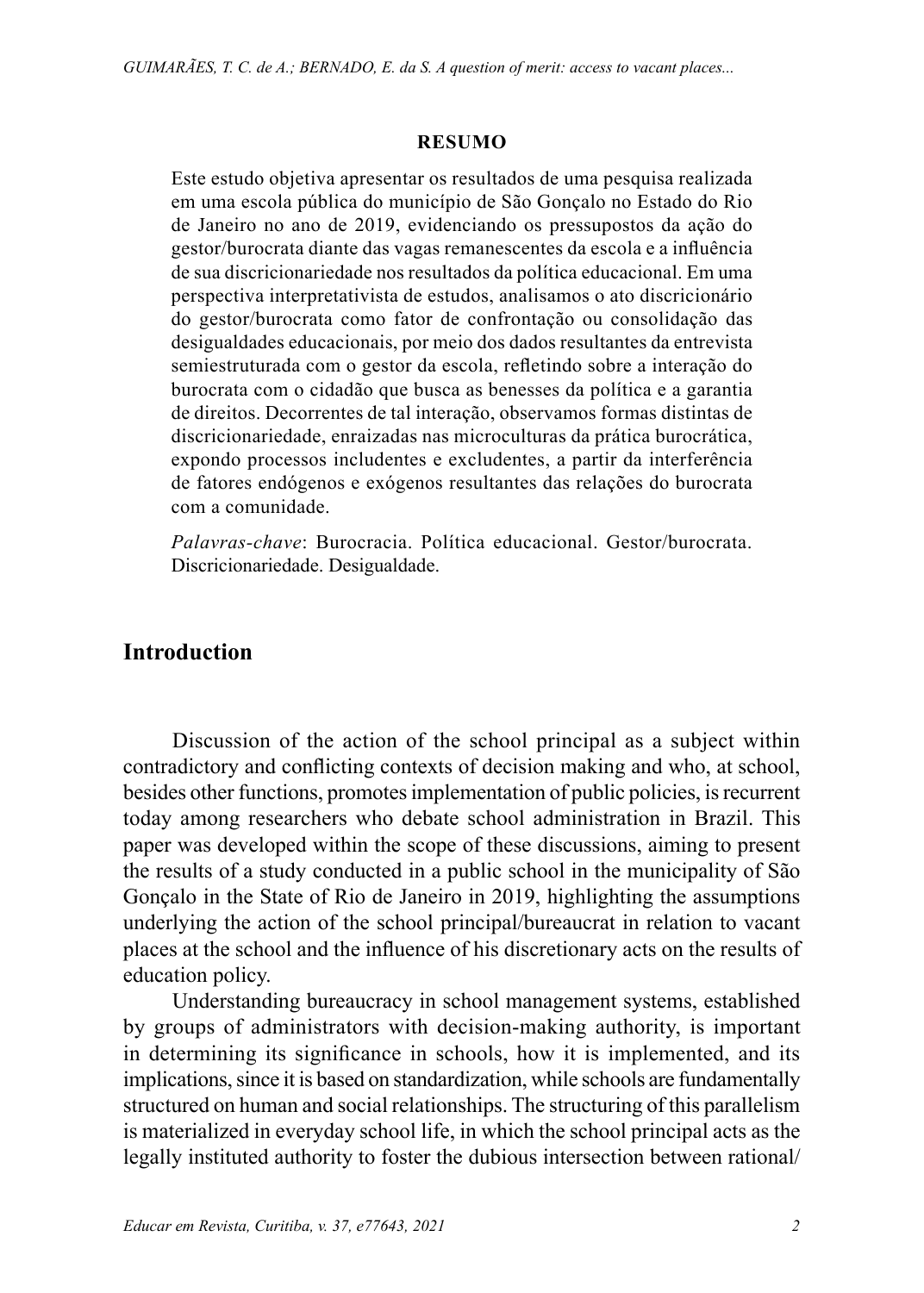legal bureaucracy and the interactions of the school's subjects. On the horizon of this intervening form of management, the school looms as the focus of our research, and based on its analysis as a form of bureaucratic and social organization (LIMA, 2001) we understand public policies as being essential to the composition of more or less satisfactory scenarios for the development of educational processes.

Taking Weber's (2004) approach, the school is a formal organization of a hierarchical nature, presenting a well-defined pyramid of control, where, in theory, the school principal is at the top and the other actors are subordinated to him/her. These positions, within the structures, are occupied by members who consciously relate with each other in order to achieve a set of goals. In this bureaucratic model, schools are seen as having hierarchical authority, with chains of command between different levels, and decision making is considered rational, based on a careful evaluation of alternatives and on the choice indicated as the most appropriate by school principals, who are then recognized as being in a legitimate position of power.

The fact of schools being characterized as bureaucratic institutions is largely due to their organizational structure of rules and regulations that aim to define how their subjects move within school spaces. Thus, organizational behavior is the guiding star of schools, the characteristics of which are built through imposition of rules. From the formal point of view, in a rational bureaucratic school structure, authority is usually concentrated in high-level administration, and information flows from top to bottom, encouraging a school culture focused on authority, with rigidly supervised operational processes.

Another factor related to the permanence of rational bureaucracy in schools is the need to ensure order, rationality, accountability and stability that provide the public with the idea of organization and predictability, and compliance with rules and guidelines within a rational legal bureaucracy. However, although schools share a number of similarities in their structures and roles, they have their own identities, their conflicts, their unforeseen events, their contradictions, their public, their resources, their culture, so that each one is woven in its own unique way.

This is because school is neither a static nor a linear construction and can be examined from different aspects. Lima (2008, p. 82, our translation) considers that "the school reveals itself as a complex and multifaceted object of study, built under various theoretical influences and disciplinary traditions". Canário (2005, p. 127, our translation), in turn, points to the complexity of analyzing the school as an organization, by stating that "[...] the school as an object of study does not correspond to 'a choice', nor to a 'discovery', nor even to an 'emergence', but to a process of construction carried out by the researcher".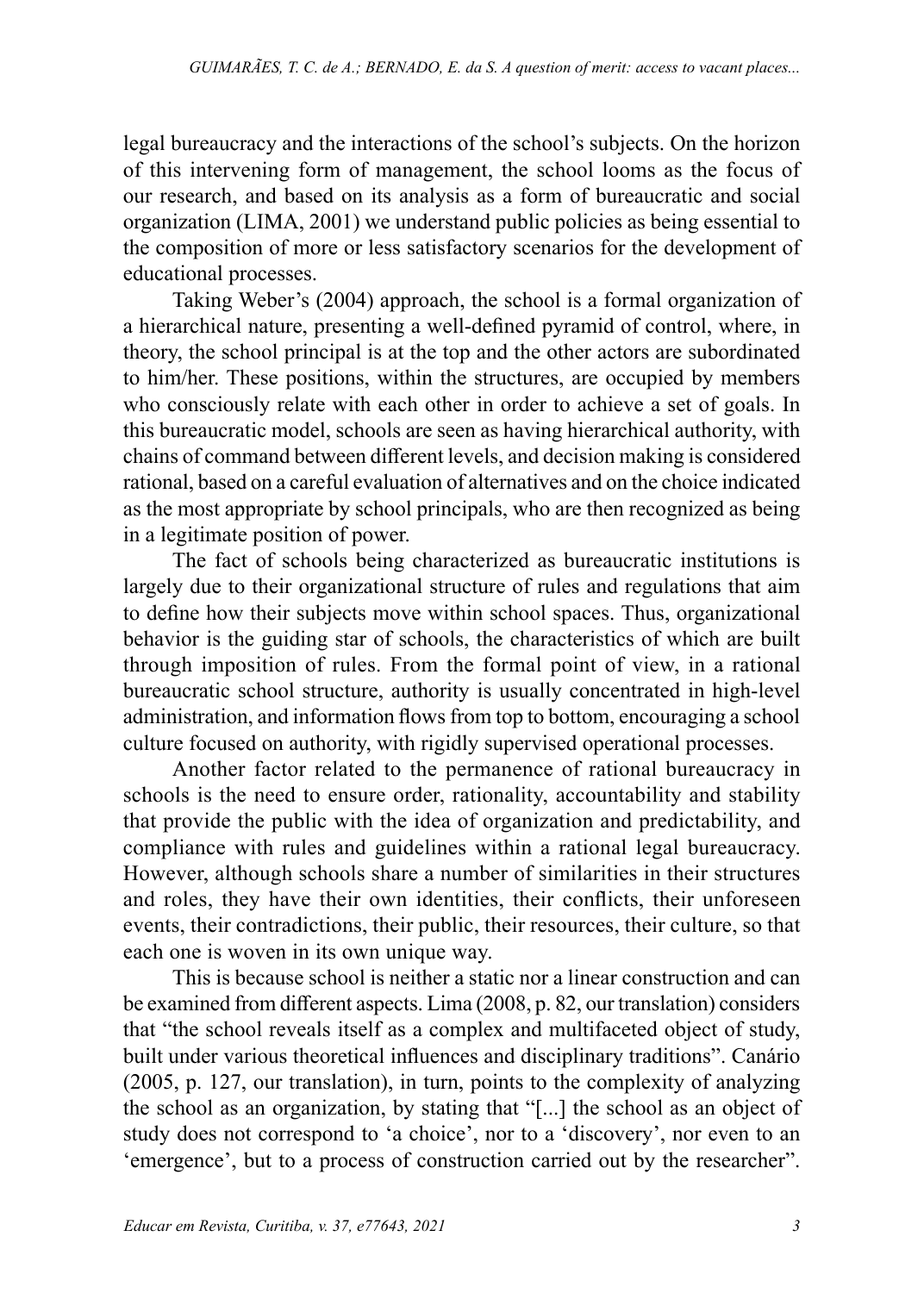Therefore, the rigid formalization of the ideal of the bureaucratic school is to an extent coercive, making it impossible to understand the school institution in its complex singularity. Moreover, although aspects of rational bureaucracy are necessary, to some extent, to organize the school attended by masses, its inflexibility results in the inability to legitimize diverse perceptions of its subjects that, like it, are plural, changeable and incomplete.

In this context, the figure of the bureaucrat, represented by the school principal, is considered as a central element in the analysis of the school in its daily complexity and the effects of its operation. According to Bernado (2020, p. 80-81, our translation), "faced with the varied political and pedagogical perspectives of public educational institutions, school administration imposes itself as fundamental in the field of social and pedagogical demands". Therefore, this study focuses on three important elements for understanding the school as an intricate bureaucratic, social and plural organization that can mitigate or accentuate educational inequalities: the school principal and his discretionary acts, policies and bureaucracy.

We have opted for an interpretivist research perspective, by means of a literature review. Pinto and Santos (2008) believe that in the interpretivist paradigm, social reality is a product of subjective and intersubjective interactions of the subjects, therefore, reality is symbolic, constructed and re-signified by these subjects. In this approach, research does not seek an absolute truth or generalizations, but rather particular perceptions about a given phenomenon. Based on this, we focus on key elements shown as categories of analysis and explore the data obtained in the field, indicating the design of this research in three sections, in addition to our final considerations and this introduction. Thus, initially we discuss bureaucracy and discretion in its complexity in the policy game. We continue the text analyzing the action of the school principal, who through discretionary acts, intentionally or not, influences the establishment or the minimization of inequalities in school. We finalize the discussion with an analysis of the data obtained about the discretionary acts of the school principal in relation to the school's vacant places. Our research took place in a municipal public school in São Gonçalo, located in the metropolitan region of Rio de Janeiro.

Our theoretical framework approaches public policy as a space of dispute and points to the discretionary act as a fundamental element for understanding the results of implemented public policies and their relationship with the establishment of educational inequalities. At the core of this debate, as he meanders through bureaucracy the school principal/bureaucrat becomes an object of analysis for the understanding of the judgments and decisions that alter the results of policies. For Oliveira (2017, p. 6, our translation),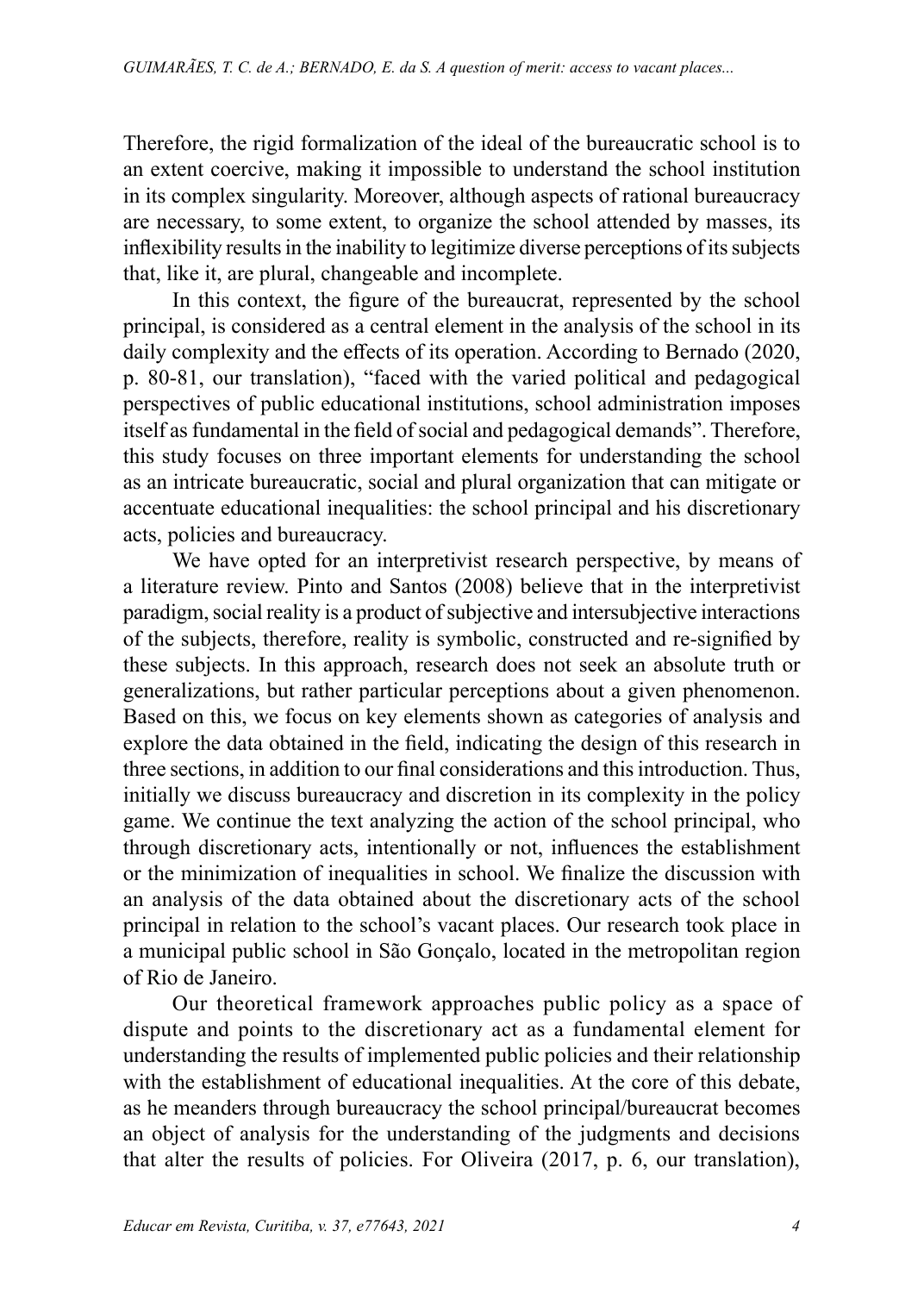"policy implementation agents seem to guide their discretionary actions based on a practical-moral sense that distinguishes 'deserving' from 'undeserving' students, addressing their perceived needs differently".

These categorizations inform the courses of action chosen by bureaucrats, and may trigger exclusionary procedures in the school context. Goodsell (1981, p. 763) states that "clients who are perceived by bureaucrats as less worthy are discriminated against in policy delivery". Rosistolato *et al*. (2019, p. 6, our translation) believe that "the decisions made by these bureaucrats directly impact the access of citizens to public goods, and may favor or disfavor certain citizens with regard to the enjoyment of a particular public policy".

The authors consider discretion as a practice of school principals' actions as bureaucrats within a structure that, despite being rational-legal, takes on "patrimonialist practices and logics" (ROSISTOLATO *et al*., 2019, p. 17, our translation). As we see it, such practices result in the stratification of people and are a prototype of the abstract level that guides bureaucrats' assessments and their actions towards their students, and may give rise to and/or ratify processes of social injustice.

## **Policies, bureaucracy and discretionary actions: conflicts and inequalities**

Based on studies developed by Weber (2004), some researchers have used bureaucratic theory as an analytical tool to examine organizational structure. Until the 1960s, these studies were directed toward assessing bureaucratic characteristics of organizations, including schools. Such studies pointed to a unidimensional approach to analysis, since they were based on the idea that all characteristics of bureaucracy indicated by Weber (2004) could be found in organizations. However, this approach has been widely criticized, because several of its bureaucratic aspects may overlap or present themselves in differing degrees, so that different configurations of organizational bureaucracy may be created (HALL, 1978). From then on, dimensional approaches began to be used in an attempt to understand bureaucratic organizations taking their complexity into account.

One of the changes is related to the fact that bureaucracy inevitably intersects with the political and human levels. Thus, political actors and bureaucratic agents establish a relationship in which the former represent political interests and values and the latter are subordinates, whose concern should be the efficiency of bureaucratic work, intermingled with the incidents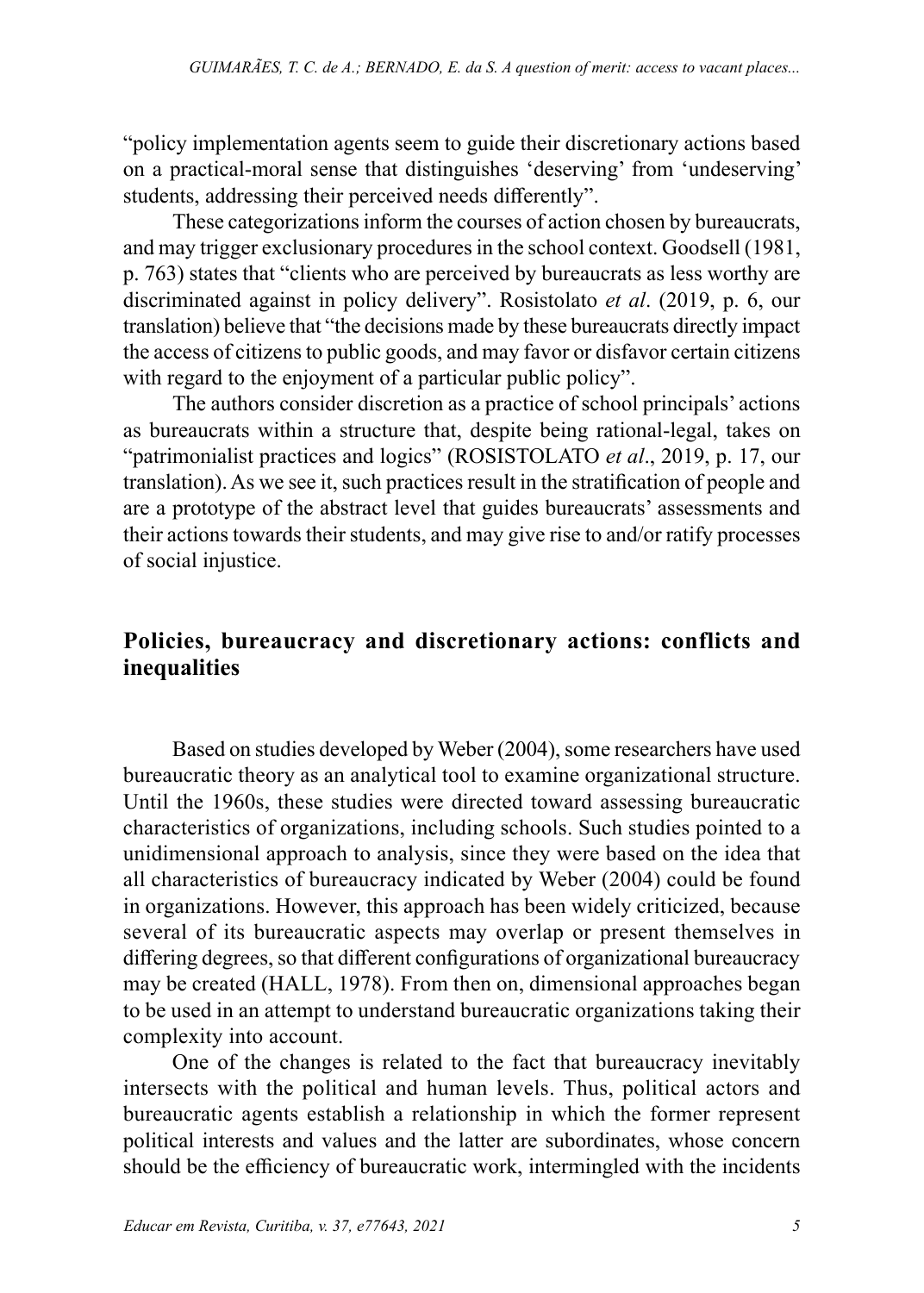of daily life. In this dichotomy, an aspect that deserves to be highlighted is the evident separation between political and administrative responsibilities in the formulation and implementation of public policies. This polarity is a recurrent theme of discussion and research, established in the opposition between the Weberian bureaucratic aspect (WEBER, 2004) of competent neutrality and the actions resulting from the unpredictability of the policy implementation process, which demand the bureaucrat's decision, that is, his discretionary act.

The discussion about the discretionary acts of bureaucrats during the process of policy implementation has thus not lost relevance. Scholars continue to debate about why bureaucrats use their discretion in ways that are more or less satisfactory for their clients and how their actions affect public goals (THOMANN, 2015).

The concept of discretionary acts often comes across as a broad term that encompasses different aspects of bureaucratic practice. However, in the implementation of public policies, this concept relates to the extent of freedom that bureaucrats have to choose between possible directions when acting in the process of policy implementation (HUPE, 2013).

In top-down theories, discretionary acts can be understood as a control problem (HILL, 1993). That is, the room for interpretation granted to bureaucrats makes it increasingly likely that the original policy is incompatible with its final design. As a consequence, discretionary acts should be avoided, as they may mean that policy is not implemented in line with its strategic planning.

Conversely, bottom-up theories understand discretionary acts as important to help implementers adapt a given policy to specific and unanticipated circumstances (LIPSKY, 1980). The fact is that these agents, in their role on the front line of the process, need freedom to adapt the policy design to local conditions, available resources, number of citizens, occurrences, etc., which are the exogenous factors that interfere in the implementation process. From this perspective, frontline workers are seen as de facto policymakers and discretionary acts help them to bridge the gaps between policy formulation and implementation (HILL, 1993). Muylaert (2019) assists us in understanding the role of these bureaucrats by elucidating that

> From the analysis of the actions of the implementing agents and the implementation processes of a given policy, one can identify discretionary elements that cause the expected results to be achieved, partially achieved or not achieved (MUYALERT, 2019, p. 5, our translation).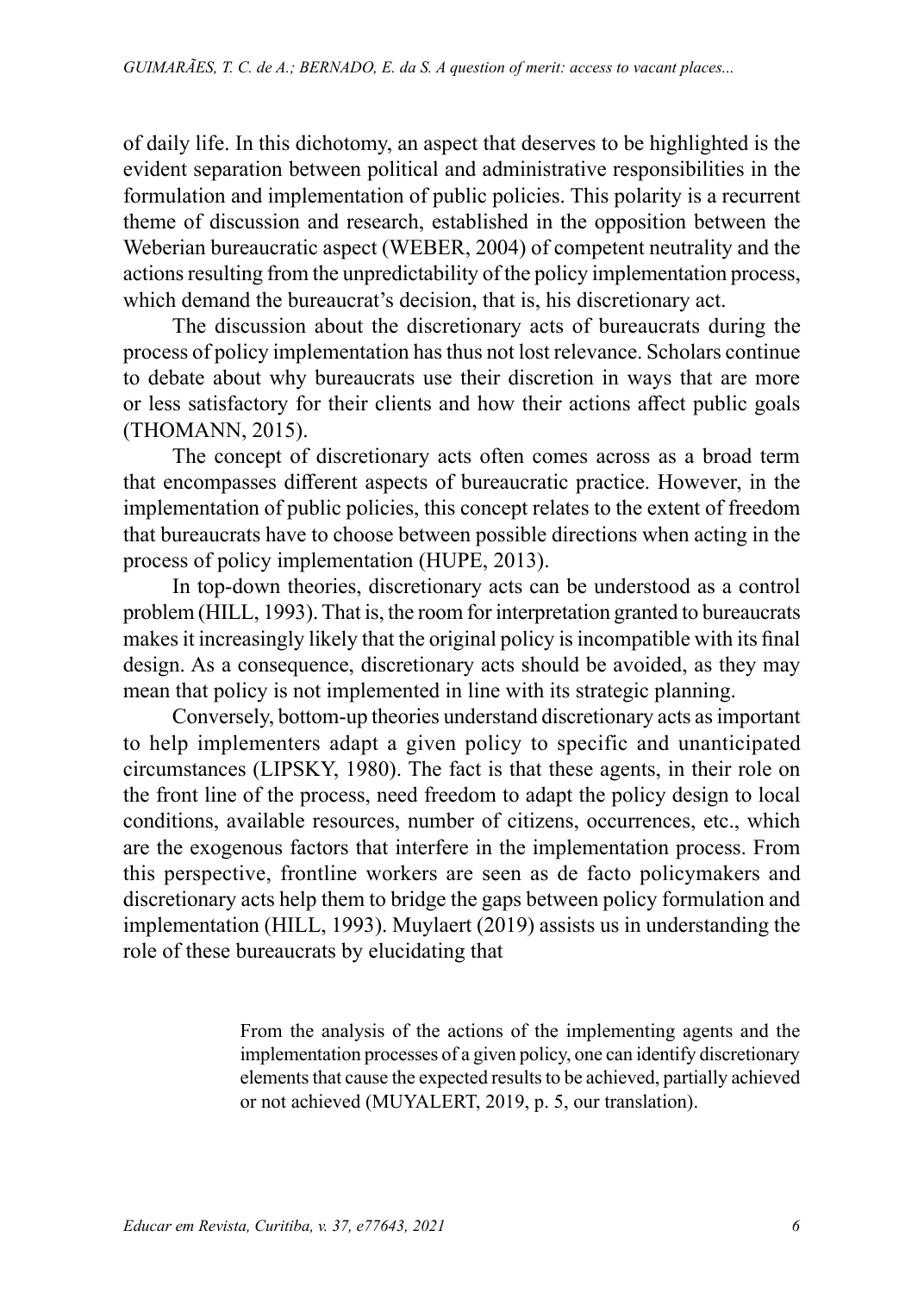Lipsky (1980) discusses discretion in the actions of bureaucrats who, in implementing policy, interact with clients. He understands it as the freedom available to bureaucrats to determine the type, quantity, and quality of sanctions and rewards during policy implementation.

There are conflicting perceptions in the literature in relation to this fact. In the administrative realm, discretion seems necessary and, in some cases, is required for utilitarian reasons. Handler (1986), for example, argues that allowing discretion in policy implementation increases flexibility and possibilities for an organization to respond to specific problems. The argument is about the impossibility of organizations anticipating the range of variables that may arise at the time of implementation, making the use of discretion indispensable.

However, while proponents of discretion have important points to support their defense of it, supporters of greater restriction on discretionary action also have significant arguments calling for greater control of bureaucracies. Scheuerman (1994), for example, considers the degree of discretion available to agents to be an undemocratic means of implementing public policy. For the author, political control of bureaucratic discretion is a central problem for bureaucracies.

It appears to us that, in this political/bureaucratic scenario, the bureaucrat's discretionary power is marked by a monopoly over the distribution of the supply of public goods and services, which raises his control, since this form of administration does not always correspond to the desires and needs of citizens, and may be a triggering factor for processes of inequality. A question that fosters debate in the field of bureaucracy is related not only to the technical qualification of the bureaucrat, but to how to ensure that this professional fulfills the interests of the organization. However, the action of this bureaucratic agent is not the result of a linear space and is conditioned to the vicissitudes of the routine of their work. It is not a purely personal behavior, but rather stems from a series of factors linked to the conflicting context of their daily lives.

In a way, these conflicts are also due to power and domination relations within an organization, which upset the balance of the links between institutional and private interests that constitute endogenous factors, inducing and forging actions and behaviors beyond bureaucratic rationality.

According to Rothstein (2011), bureaucrats occupy a strategic position for using political authority in the distribution of state resources through the implementation of formulated policies, and thus contribute to the minimization of social inequalities. This means that the agent's performance can play a key role in attempting to equalize disparities between citizens regarding access to policy benefits, promoting somewhat more egalitarian social contexts.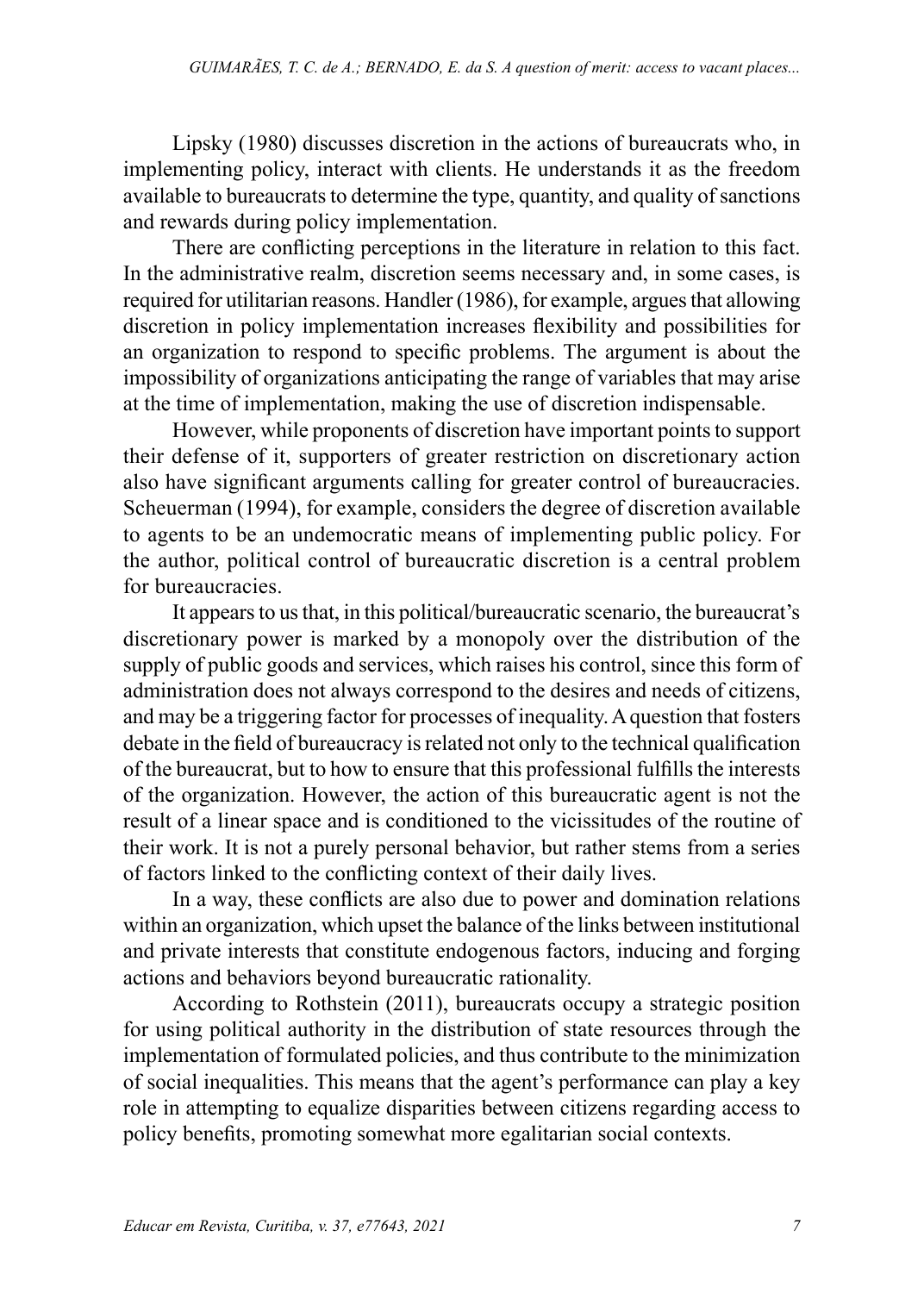We can state that bureaucracy shapes the use of political authority in the distribution of resources at the front line of policy implementation, and the more bureaucracies are directed towards private interests, the lower the chances of addressing inequalities. In the debate presented by Rothstein (2011), governments depend on policy implementation to achieve a more equitable sharing of state goods.

And it is in the midst of this complexity that the school principal/ bureaucrat is invited to participate in the implementation of educational policies, as an important articulator between bureaucracies. Policy implementation, however, is not a simple task and many bureaucrats have great discretionary power over decisions, including in policy areas that lack consensus. Thus, they are actors whose actions need to be investigated when considering how political systems operate. According to Oliveira (2019, p. 4, our translation), "in order to understand the implementation and effects of a policy, it becomes necessary to consider this discretionary space of implementers at the different levels where implementation occurs". The following section discusses the action of bureaucrats in their discretionary space.

#### **Bureaucrats at work: the reconfiguration of public policies**

Having highlighted the importance of bureaucrats in relation to analyzing public policy, it is necessary to understand its materialization in the fulfillment of the stages of a process that goes from the formulation of its strategies, when negotiations with the actors interested in a policy take place, besides including the formulation of goals, priorities and options, costs and benefits, externalities, etc.; to its implementation, i.e. the moment in which bureaucrats establish their performance, playing the role of interpreters, reconfiguring the policy, according to their understanding of the rules and their relevance. The bureaucracy described in the literature tells us about three types of bureaucrats: the high-ranking bureaucrat<sup>2</sup>, the mid-level bureaucrat and the street-level bureaucrat.

Bureaucrats are public service agents, whether effective or not, found at the top, middle and lower levels of the bureaucratic hierarchy. In public policy actions, there is a bureaucrat who plays a very important role in their direct

<sup>2</sup> High-ranking bureaucrats are those who make public policies and hold high positions in the bureaucratic hierarchy.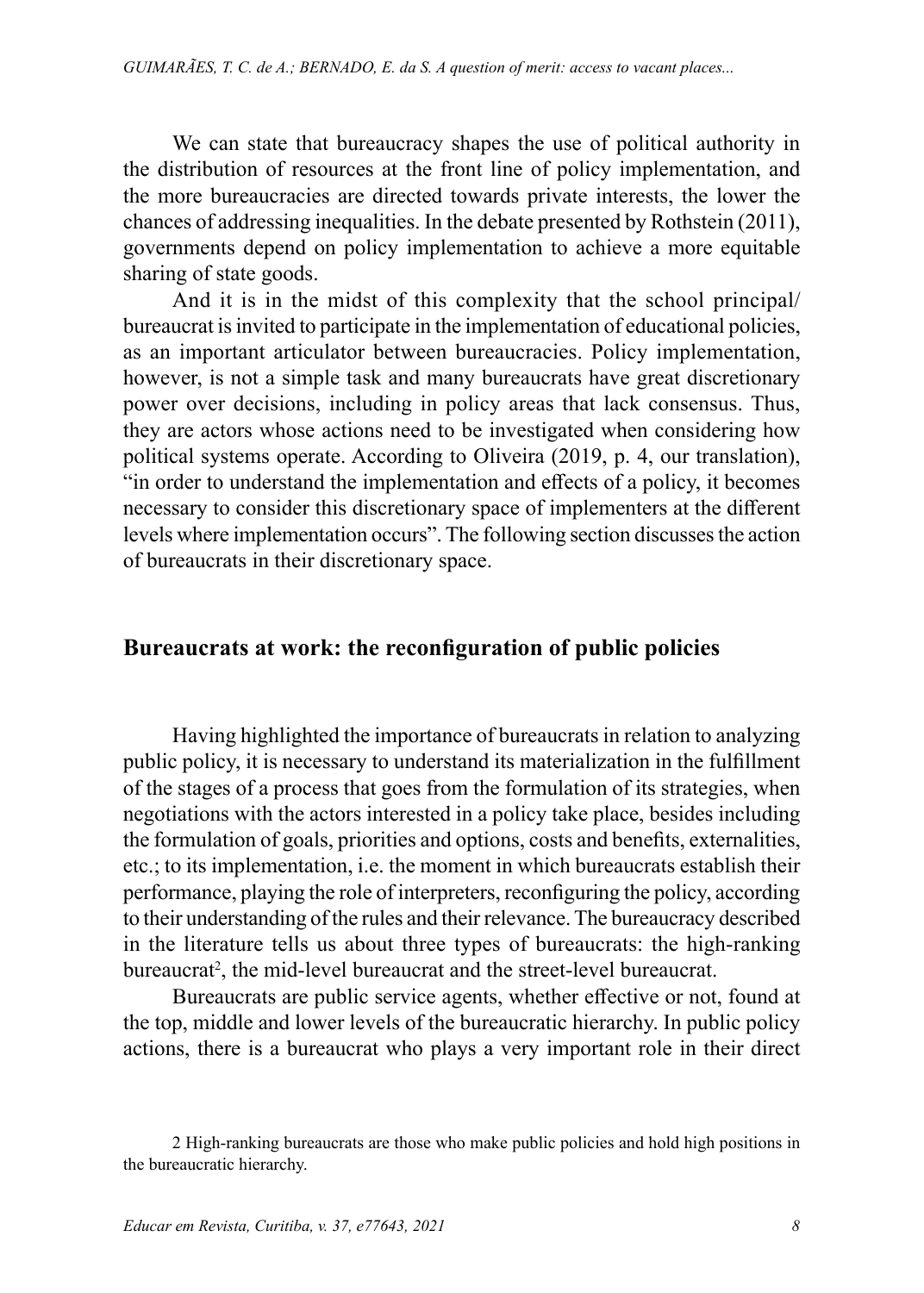delivery to the end-user: this is the Street-Level Bureaucrat (SLB). Lipsky (1980) defines this professional as the agent on the front line of the service. He is the bureaucrat who, in the routine of his work, establishes criteria in the gaps left by policy guidelines, acting according to what he considers most appropriate, given the resources at his disposal. As seen by Lotta (2010), SLBs resignify policy as they put it into place, by adding their values and perceptions. This intervention in policy is translated into practice, into routine and into the execution or not of the strategies originally formulated.

However, for SLBs to work on policy implementation, they interact with the bureaucrat immediately above them in the chain of command. This is the Mid-Level Bureaucrat (MLB), who is located in the mediating body between policy formulators and policy implementers. Lotta, Pires and Oliveira (2014, p. 465, our translation) call these professionals "[...] actors who perform intermediate management and administration functions (such as managers, directors, coordinators or supervisors) in public or private bureaucracies".

In this context and based on the strategic planning that has been prepared, the role of MLBs is to provide SLBs with a direction for possible ways of executing the policy. Their role as policy "administrators" makes these public agents fundamentally important in the policymaking process for the circulation of the strategies formulated (CAVALCANTE; LOTTA, 2015). In addition, MLBs put public policies into place both in their technical and managerial aspects, acting as policy managers in order for them to be delivered to the final users (OLIVEIRA, 2009).

Theoretically, mid-level bureaucracy is not high-powered. Its role is fulfilled in aligning the demands of policy recipients with high-ranking bureaucracy. However, this differentiation does not have a strict boundary, and MLBs can move between scenarios, sometimes in contact with the high level and sometimes approaching the policy user. Thus, MLBs circulate through the extremities of the bureaucratic hierarchy and remain in an intermediate position, turning to one or the other when implementation allows or is necessary. When approaching the policy beneficiary, an MLB acts as an SLB, and his characterization within the bureaucratic system is associated with the action of the latter.

Providing services directly to citizens and the tasks under their responsibility make the relationships established in schools and experienced by school principals complex. Added to this is the fact that policies are not always intelligible or arrive at schools with logistical and structural support. Often, the policy needs to be implemented with scarce resources, unsatisfactory clarification, insufficient strategies, regardless of whether or not the bureaucrat is prepared to implement it. Despite this, school agents are tied to bureaucracy, be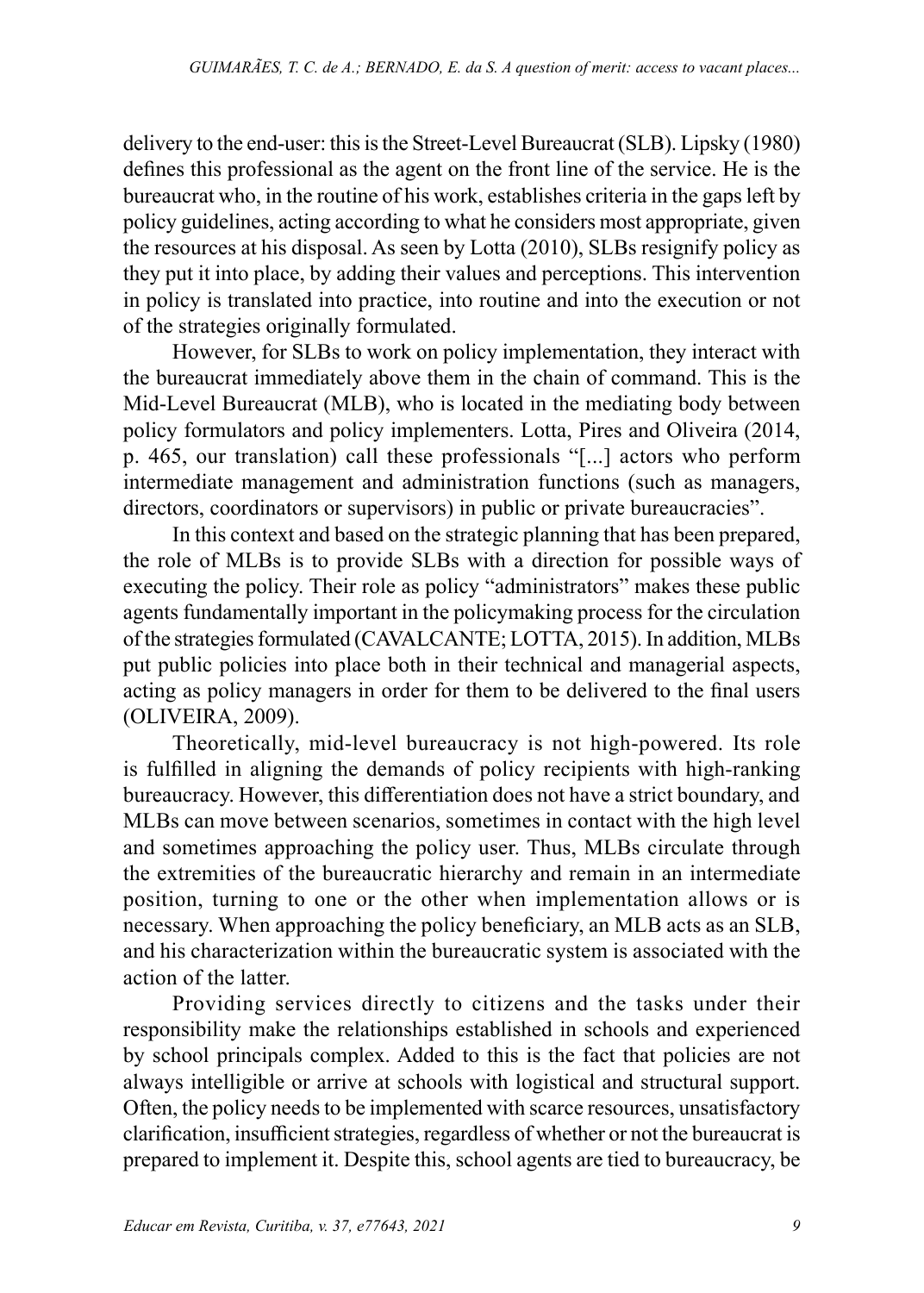it at street level or middle level, and face conflicts arising from the discretionary action of the bureaucrat, the behavior of the actors involved and interaction with the policy recipients, their values, beliefs and ideologies (LIPSKY, 1980).

These agents can contribute to the reproduction of existing inequalities in access to school. This happens in a material sense, because they are routinely involved in processes of allocative inclusion and exclusion; but it also happens symbolically, by establishing the social place of the individual (PIRES, 2019). Moreover, in a context of scarcity, these bureaucrats act making decisions about citizens' eligibility, deciding who is worthy of receiving public services. In the view of Maynard-Moody and Musheno (2003), policy users are classified into social identities and, based on these identities, SLBs decide how to act upon the demands presented. Thus, their discretionary decisions are based on judgments about the deservingness of each individual. According to the authors, the measure of this judgment, arising from bureaucrats' values and ideologies, is given by comparisons they make of policy users based on the perception they have of themselves or those who are close to them. This judgment will determine the degree of involvement of the bureaucrat with the citizen, and whether or not their needs are met.

It appears to us that in this context of judgments and decisions, situational factors influence the actions of SLBs, because when analyzing personal characteristics, behavior, origin of users, and the presence or absence of bystanders, they act much more according to their values and perceptions than in relation to laws and norms.

Hupe and Buffat (2014) state that the behavior of SLBs and decisions made by them can be associated with different characteristics of policy recipients, such as racial/ethnic background and gender. That is, culturally coded assumptions about social status based on race, gender and age permeate the work of streetlevel agents, leading to the perception that it is not feasible to separate the attitudinal dispositions of SLBs and their interactions with users. Through these dispositions, syntheses emerge that categorize citizens, redefining their nature and place of service provision in relation to accessing policy provisions (LIPSKY, 1980). From this perspective, SLBs can reproduce inequalities, acting in different ways in relation to different citizens, classifying them, electing some, ignoring others, and thus contributing to reinforcement of broader social vulnerabilities.

We perceive the power of bureaucracy in the implementation of policies and we understand it in the context of domination and exclusion, since policy implementers are not apolitical, but active subjects in this process of interaction with public service users and public service delivery, exercising asymmetrical power relations marked by discretion in contexts of exiguities, which also translate their worldview, their values and culture. The approach taken by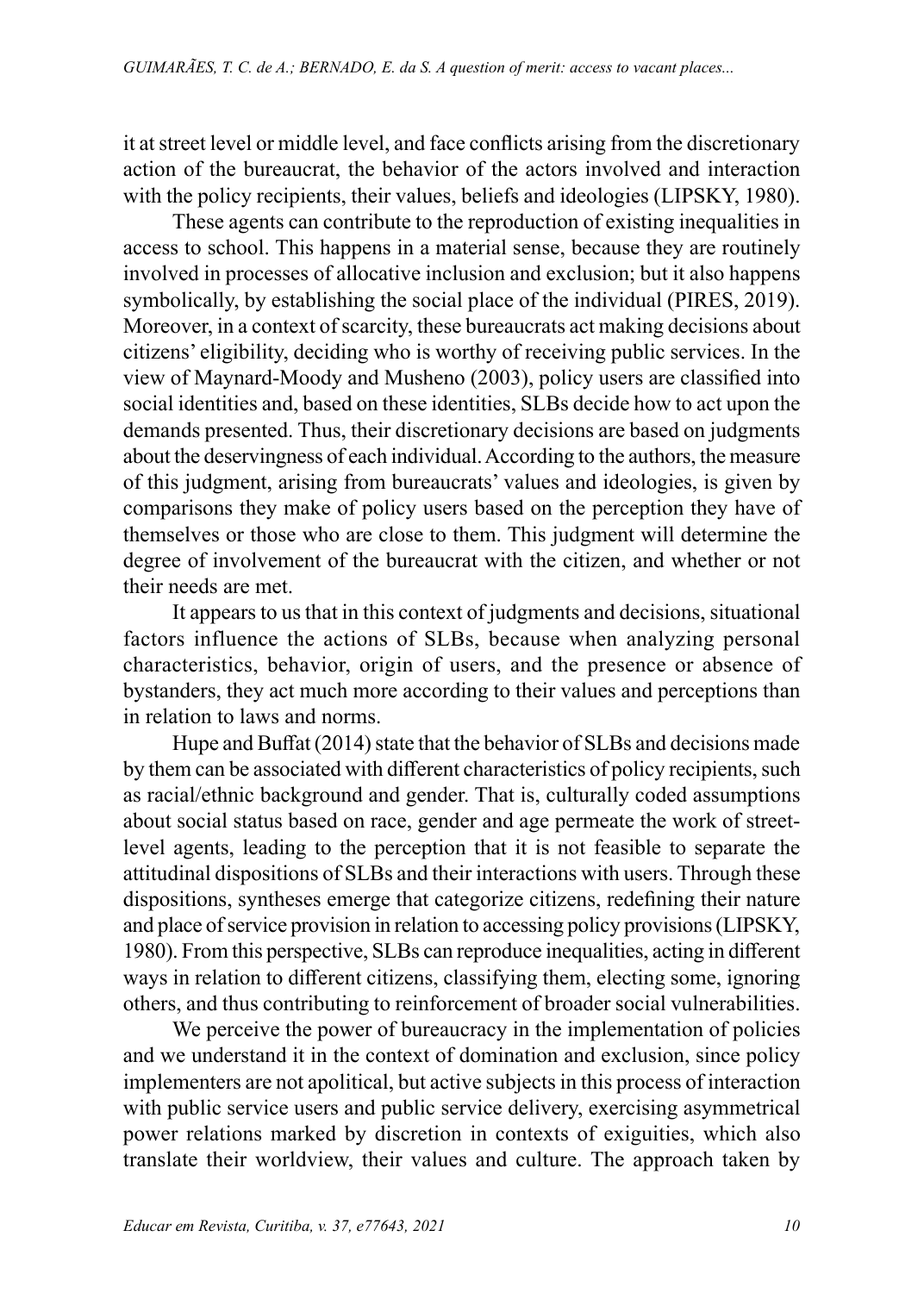Maynard-Moody and Musheno (2003), given that it understands the bureaucrat as a social agent who can use moral devices to respond to citizens' demands, provides an understanding of the limits of procedure standardization, since each citizen, with his strengths and difficulties, requires a specific form of treatment.

## **Delivery of educational policy as a factor in the intensification of inequalities in a public school in São Gonçalo**

The São Gonçalo municipal public school system has 111 schools distributed over five districts, ranging from Kindergarten to the  $9<sup>th</sup>$  grade of Elementary Education. The school examined in this research is located in the 1<sup>st</sup> district, together with another 38 schools, in the so-called southern zone of São Gonçalo.

We also note that in 2019 the school offered the 1<sup>st</sup> level of Elementary Education (from  $1^{st}$  to  $5^{th}$  grade) comprised of seven classes. As the school caters for Kindergarten to  $9<sup>th</sup>$  grade, whereas most of the other neighboring schools only provide the 1<sup>st</sup> level of Elementary Education, and because the school is easy to access, with good availability of buses that provide connection between several neighborhoods, it is a school much sought after by the surrounding communities and even those from places further away. In the municipality, this school unit is considered to be a transit school. Moreover, the demand for vacancies in the entire São Gonçalo Municipal Public School System is high, since for a population of 1,091,737 inhabitants (IBGE, 2020), there are only 111 teaching units. The composition of the  $1<sup>st</sup>$  to  $5<sup>th</sup>$  grade of the school we studied is shown in Table 1, providing a comparison with the number of students indicated in the 2018 Enrolment Ordinance: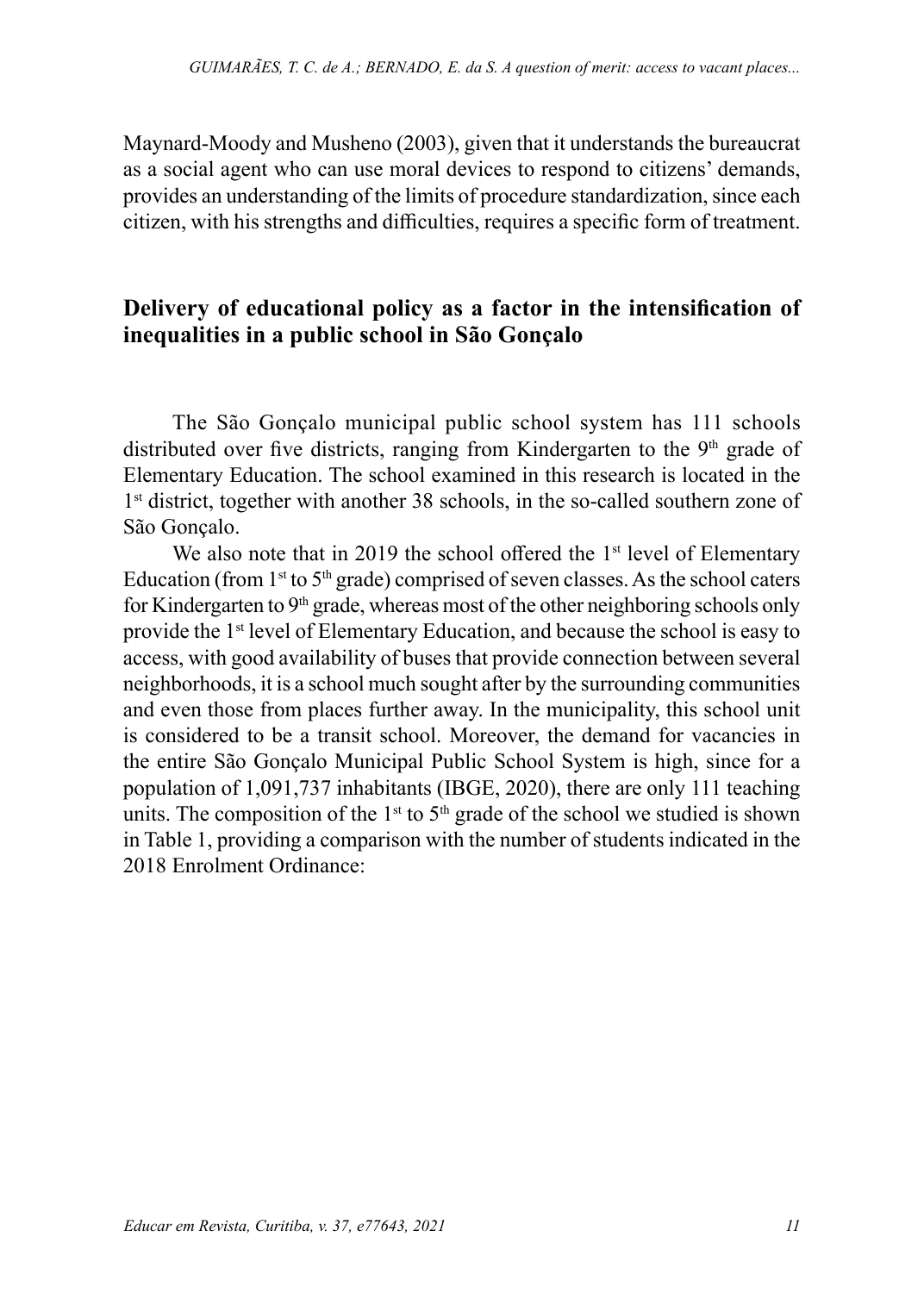| 1st Level of Elementary Education – Comparison |                                                      |                                              |
|------------------------------------------------|------------------------------------------------------|----------------------------------------------|
| <b>School Grade</b>                            | Number of students set by<br>the Enrolment Ordinance | Number of students<br>enrolled at the school |
| $1st$ grade                                    | 20                                                   | 16                                           |
| $1st$ grade                                    | 20                                                   | 16                                           |
| $2nd$ grade                                    | 25                                                   | 28                                           |
| $3rd$ grade                                    | 30                                                   | 30                                           |
| $4th$ grade                                    | 30                                                   | 28                                           |
| $5th$ grade                                    | 35                                                   | 17                                           |
| $5th$ grade                                    | 35                                                   | 18                                           |

#### TABLE 1 – 1st LEVEL OF ELEMENTARY EDUCATION – COMPARISON

SOURCE: Prepared by the authors based on information taken from school documents.

We found that the classes were comprised of a number of students that did not exceed the number established by the municipality's Enrollment Ordinance, published in the Official Gazette. However, Article 15, Paragraph 1 of that document (2018) stated the following:

> The number per class, as set above, may, *at the discretion of the Teaching Unit Management*, be increased by up to 20% (twenty percent), except Preschool Education classes which must obey specific legislation of the Municipal Education Council (SÃO GONÇALO, 2018, emphasis added, our translation).

We detect in the ordinance a significant space for the discretionary action of the school principal. With regard to being able to have up to 20% more students per class, it is the school principal who decides whether or not to use this percentage, and it is also up to him to establish who will be the beneficiaries of the policy. However, we can see in Table 1 that the school principal chose not to use the established percentage and some classes have a number of students below the number indicated by law. In relation to this, he argues:

> *Well, I prefer that classes have fewer students so that teachers can do quality teaching work. This way, they can give more individualized attention, really give more attention, work better. When the class is crowded, the teacher's work is impaired and the class performance is not the same, you know? This way, teachers work more satisfied, they work better.*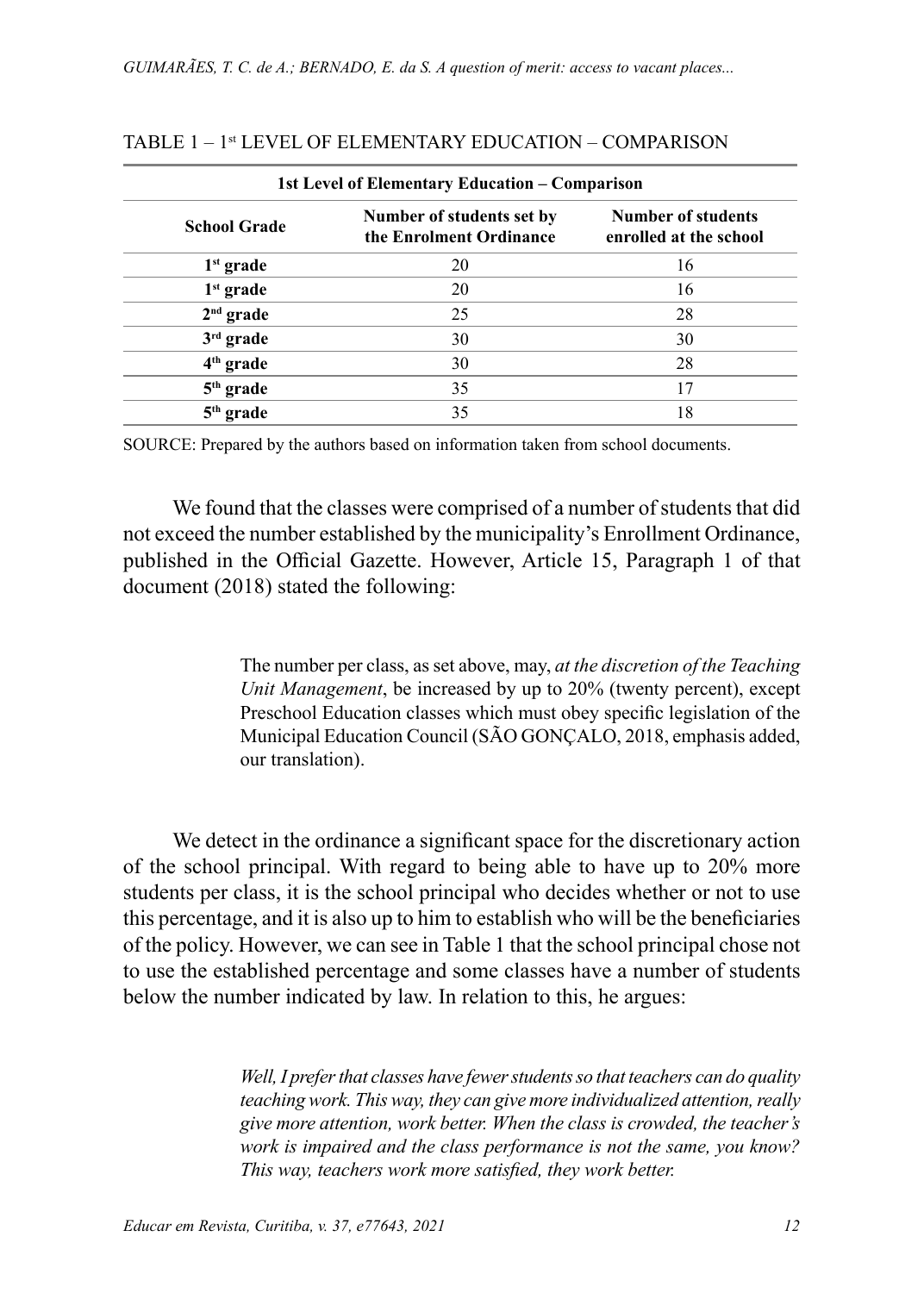It is important to consider that the school principal we studied has a degree in Pedagogy and has been working in the Municipal Education Network for twenty-seven years. Six years ago, he was appointed head of the school following political indication. However, he had already worked at the school for eleven years as a teacher and Pedagogical Coordinator, and was the principal of two other schools: one for two years and the other for eight years.

When we analyze his speech and his choice not to meet the needs of students who are waiting for a vacancy, we realize that this right has been denied. We do not intend to state that, given that a student is not able occupy a vacant place at the school they sought, they will not have the opportunity to attend another public school; however, we understand that the action of the school principal/bureaucrat exceeds the limits of discretion and denies children vacancies that the school has available. This is, in our view, a factor that intensifies inequalities, since bureaucrats, in their interaction with citizens and in contexts of contingencies, may act so as not to treat everyone equally and indistinctly, but rather respond to citizens according to the values attributed to them, as deserving or unworthy of the policies (MAYNARDY-MOODY; MUSHENO, 2003).

Dubois (2013) states that interpretation, adaptation and bureaucratic zeal result from the dispute between the logics of a situation (detachment versus empathy, tension versus cooperation, etc.) and conformity with the institution's rules. This dual aspect is observed by Lipsky (1980), when analyzing the relationship between school principals/bureaucrats and citizens dependent on that logic, which the principal at the school we studied uses to define the final limits and establish policy.

Thus, bureaucracy may play contradictory roles in the implementation of policy. The decision of the school principal reflects this contradiction, since, by choosing to provide, in theory, better working conditions for teachers, by reducing the number of students in the classroom, he denies the possibility of children and adolescents being admitted to the school. One of the consequences of the dichotomous tension between the choice of delivering or not delivering the basic right to education can reinforce the implication of a negative affirmation, reproducing a cycle of stigma and social disqualification of the subjects who, in the case of a school, are students and their families, who seek this state facility in search of participating in educational public policies designed to fight inequalities.

The school principal appears to establish priorities that, despite being a natural and even necessary element in the definition of the political process, when hued with subjective conceptions of values and judgments, can become a device to ratify processes of exclusion in the school context. From this perspective, the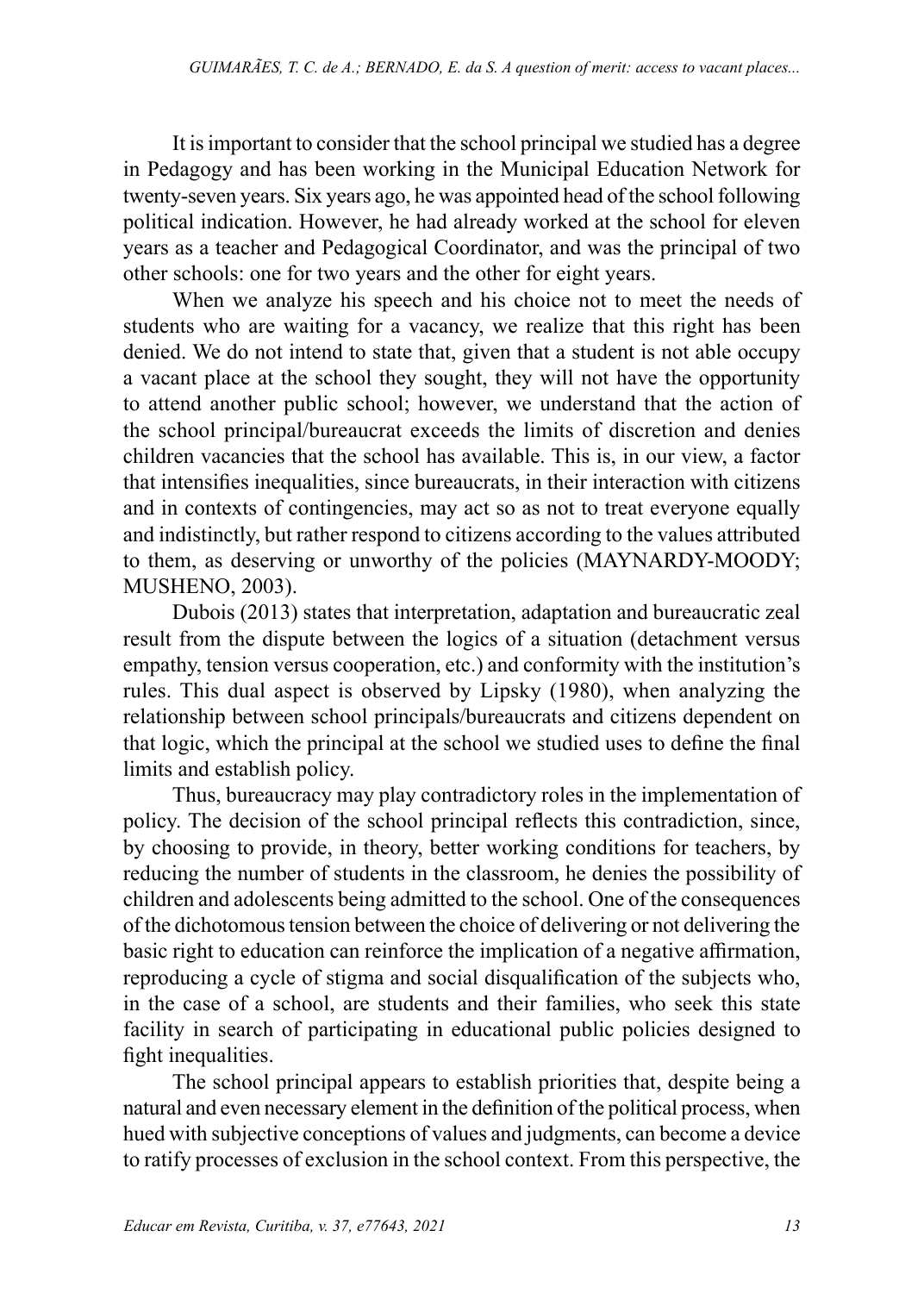definition of priorities is not simply a matter of bureaucratic hierarchy imposed in a top-down perspective, but is a complex process involving the categorization of subjects, who seek a position in the interface of contacts and relationships with the school principal who, by acting in street-level bureaucracy, defines the stances, benefits and beneficiaries of the policy.

Another important element surrounding the decision about who should benefit from the percentage of students per class, relates to the prevalence of very subjective criteria and values expressed by the action of the school principal (MLB). In this regard, the school principal informs us that "*there is a waiting list for vacancies, but we give preference to those who already have children at this school and to parents/guardians who can prove that they work outside the home*". In this context, we can see that underlying the decision of the school principal is his conception of school, since when prioritizing the provision of places to families who have a job on the labor market, he demonstrates his welfarist vision of education, through his understanding that families who have not yet obtained the consolidation of their right to employment do not deserve to be classified on the same scale of priorities. In other words, there is an overlapping of oppressions, because the family that is unemployed and experiences the privations resulting from this is also denied access to school, thus significantly reinforcing the demarcations of exclusion of certain subjects.

Lipsky (1980) discusses the difficulty of evaluating the fairness of treatment of citizens by frontline policy implementers and cites two main factors as the cause of this difficulty. The first factor is related to the ambiguity of goals, an immanent characteristic of street-level bureaucracy, affecting both individual performance and strategic planning; the second has to do with preferences for certain subjects or social groups, representing a behavioral deviation that reveals meritocracy. In this sense, Oliveira (2017, p. 6, our translation) highlights that agents who implement policies "appear to guide their discretionary actions based on a practical-moral sense that distinguishes 'deserving' from 'undeserving' students by addressing their perceived needs in a differentiated manner".

In view of this, we notice imprecise rules for decision making regarding the 20% available for use. The principal takes on the guise of someone concerned about the situation presented by parents/guardians when they look for a place at the school. However, his decision is based on the "*heat of the moment*", without establishing rules. As he reveals:

> *Sometimes parents come here and tell very moving stories. Some have moved away from somewhere else because of drug trafficking and need a*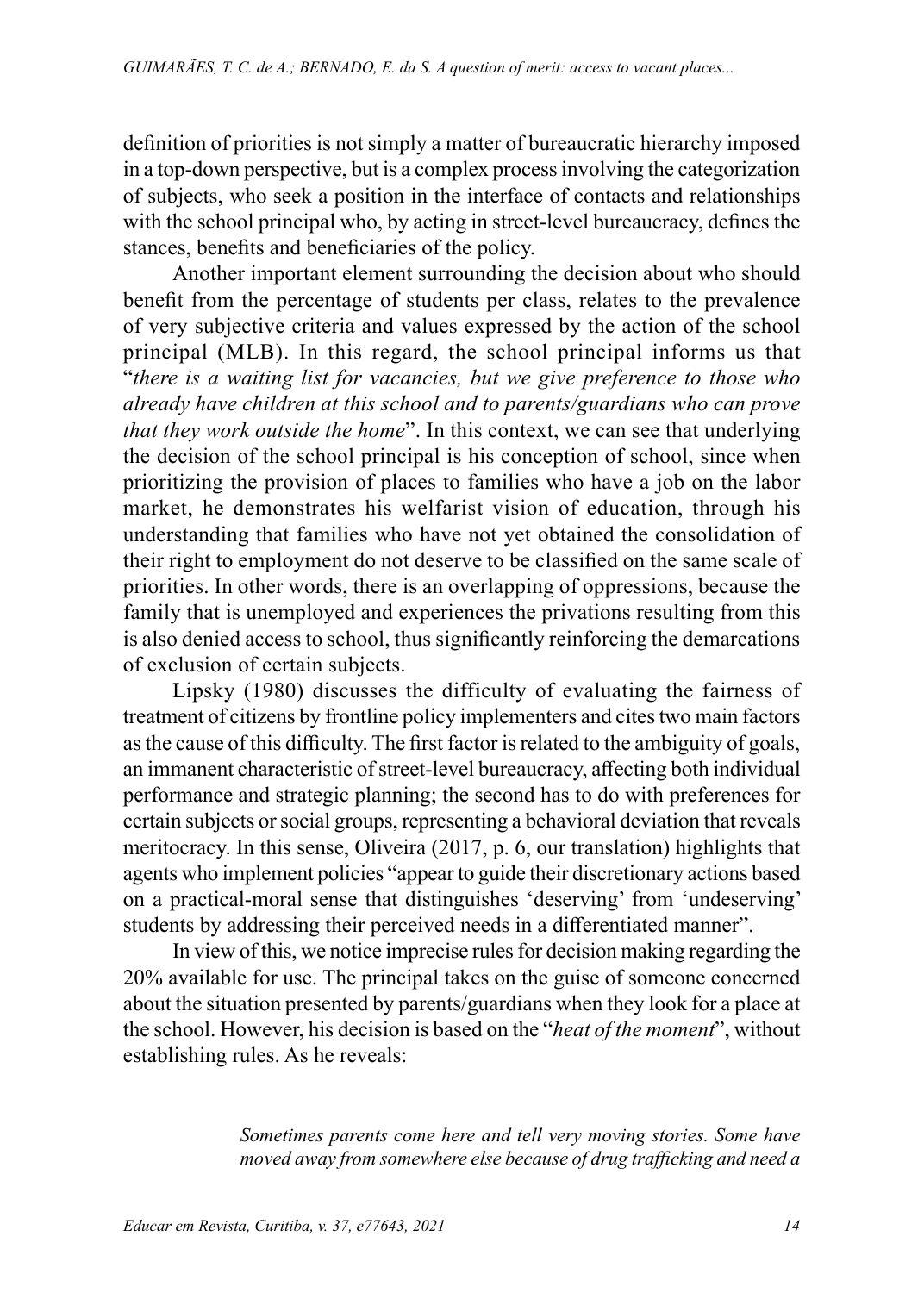*place at school. There are mothers running away from violent husbands. At other times, it is the child himself who was getting involved in drug trafficking and the family had to move. And then we look on the human side and think about all this to give them a place at school. These are such complicated family situations! It is even difficult to make a decision, because we don't have a place for everyone, you know?*

In this case, because of his direct involvement with parents/guardians deprived of the benefits of policy, the school principal's action takes place as street-level bureaucracy. In this way, public policy is delivered to the community: by establishing a certain proximity between the bureaucrat and the policy user, at the front line of the process. It is a discretionary act (LOTTA, 2010), interspersed with value judgments and criteria established by the bureaucrat, acting in the gaps left by the policy guidelines, heightening or mitigating contexts of inequality, because the benefit of the policy does not reach everyone.

Another relevant factor in the school principal's discretionary act regarding vacant places at school stands out in the following speech:

> *We don't take back unruly students who have left this school. They already had their opportunity here and didn't take it, right? And it is also out of respect for the teachers. And there are also many children wanting to study, I mean, really study and needing to*.

Contradiction is a significant mark in the school principal's speech. He is concerned about children who "*want and need to study*", but, at the same time, does not make vacant places available to the community. Also standing out is the categorization of subjects deserving his respect, on behalf of whom he does not accept "*unruly*" students back at school. This action impacts on inequalities in a symbolic way, since his judgment generates categorizations. Maynard-Moody and Musheno (2003) state that in the case of citizens deemed worthy of policy, bureaucrats are determined to invest their time and disregard formal rules with the intention of meeting the needs of these citizens.

Oliveira (2017) considers that bureaucracy submits citizens to categories, making it easier to decide how and to whom to direct the benefits of policies, by separating the "deserving" from the "unworthy". Consequently, bureaucracies favor some types of citizens over others, in a cycle of reproduction of inequalities evident in society.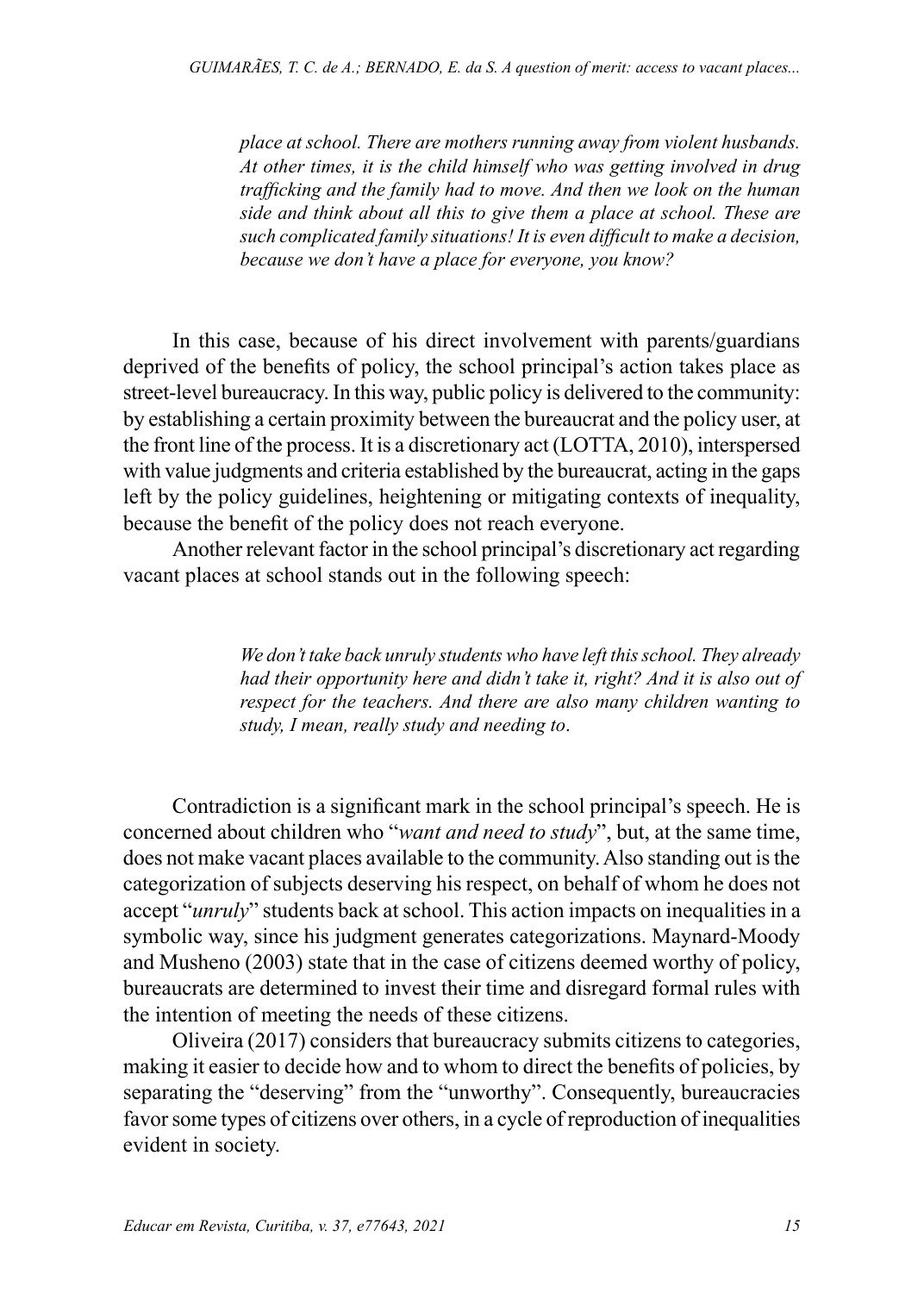In this situation, we detect institutionalized inequality in the practice of bureaucrats, in which the criterion of policy is based on the judgment of merit arising from subjectivity and hued by moral and evaluative judgment of individuals who seek state facilities, so that there is judgment of merit or demerit in relation to inclusion in actions to face inequalities, through delivery of policy benefits. However, the nature of the judgment of deserving they make potentiates and naturalizes institutionalization of inequality, disqualifying social subjects considered undeserving of the benefit.

Maynard-Moody & Musheno (2003) note that street-level agents are more inclined to serve in a differentiated manner citizens who cooperate, while a strictly bureaucratic approach may be used to discipline recalcitrant citizens. The authors analyze street-level bureaucracy from the agency and pragmatic improvisational capacity of SLBs to make judgments about individuals and develop solutions to problems. According to them, "decisions and actions at the street level are guided less by rules, training or procedures and more by beliefs and norms, especially beliefs and norms about what is or is not fair" (MAYNARD-MOODY; MUSHENO, 2003, p. 6). They also address how policy implemention agents categorize and judge users and can thereby reduce or reproduce inequalities.

# **Final considerations**

Analysis of the inequalities explicit in the implementation of public policies in school institutions as seen through the lens of bureaucratic representation allows us to see the effects that discretionary acts of bureaucrats who implement public policies can cause. Through this lens, inequalities acquire symbolic effects and take on dimensions in decision making, since bureaucrats carry the responsibility of representing and implementing the public interest.

Since bureaucrats are the face of the State as expressed to the citizen, we can say that the high-ranking public sector participates in this reproduction of inequalities, either by a passive position or by formulating policies far removed from the real conditions presented by the demands of everyday school life. In fact, when the formulation of public policy excludes the collaboration of other bureaucratic levels and disregards the perceptions of its users, the possibility of the emergence of gaps is consolidated and increases the need for discretionary action by the bureaucrat.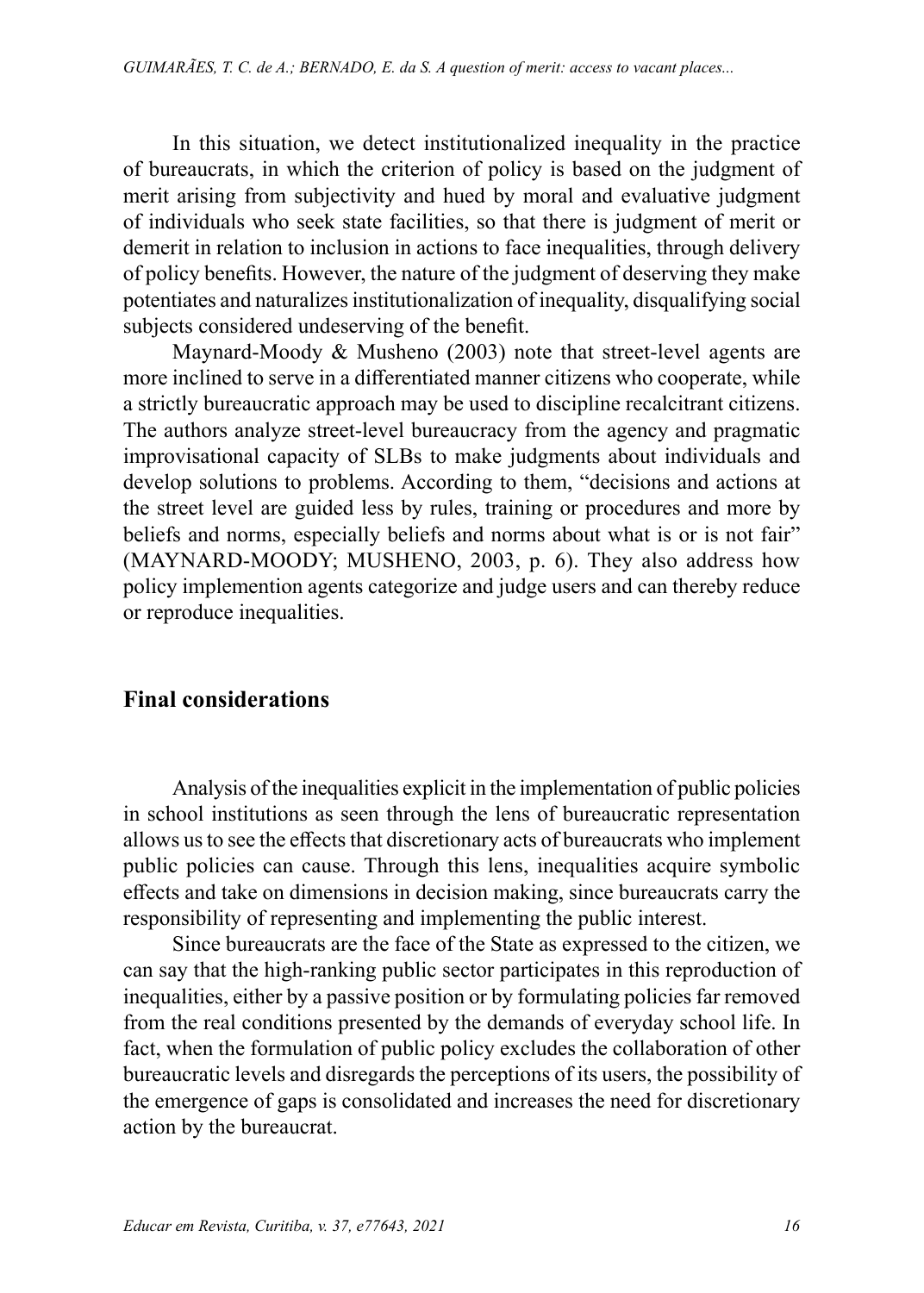Therefore, the omission of the State, here called "passive dimension", or its disregard of the other levels, in opting for top-down policy implementation, contributes to processes of deepening inequality being perpetuated by bureaucracy. On the other hand, the "active dimension" of this bureaucratic representation of policy implementation agents is fundamental for understanding their behavior that, at the end of the implementation process, materializes state power in everyday life, producing distributive effects, impacting the lives of students and their families. And, despite the agents' responsibility for managing conflicts in the public space, promoting justice, they are guided by very broad or imprecise rules, or by the scarcity of resources, which can lead to injustices and further consolidate inequalities.

The great challenge surrounding the performance of bureaucrats, whether mid-level or street-level, is that individualized and subjective processes interfere with the perception of the situations presented in everyday life, and can generate meritocratic bureaucracies.

The practice of these subjects linked to their public function is a catalyst for the way in which the State has materialized itself in schools in terms of addressing educational inequalities. Therefore, it is important to reflect in order to understand how the work of these agents is configured, moving either towards reproduction of historical stigmas or the attempt to break with them in dealing with social injustices and how the resignifications and tensions involved in their daily practice do or do not contribute to intensification of inequalities in schools.

We believe that these bureaucrats establish consensus through formal assumptions presented to them and dissensions evoked in the practice of their work at the front line of the process. This perception is a guide to the institutionalized way of establishing inequalities at school. In this sense, what we may call antagonism or tension between the managerial levels of the policy is constituted, because the guidance established at the top is not always translated into what is executed in the practice of bureaucrats.

Therefore, we note that the behavior of these agents is multidetermined by factors that influence, to a greater or lesser extent, their action in the implementation process, either by provoking conflicts and tensions over their decisions, or converging to strengthen practices with the potential to cause processes of social injustice.

We conclude by ratifying our understanding of the school principal/ bureaucrat as mobilizing a certain power in his interactions with the school's subjects, as he operates in a system that constrains him to make decisions about resource allocation and policy direction, often in the face of directive contingencies and imprecisions.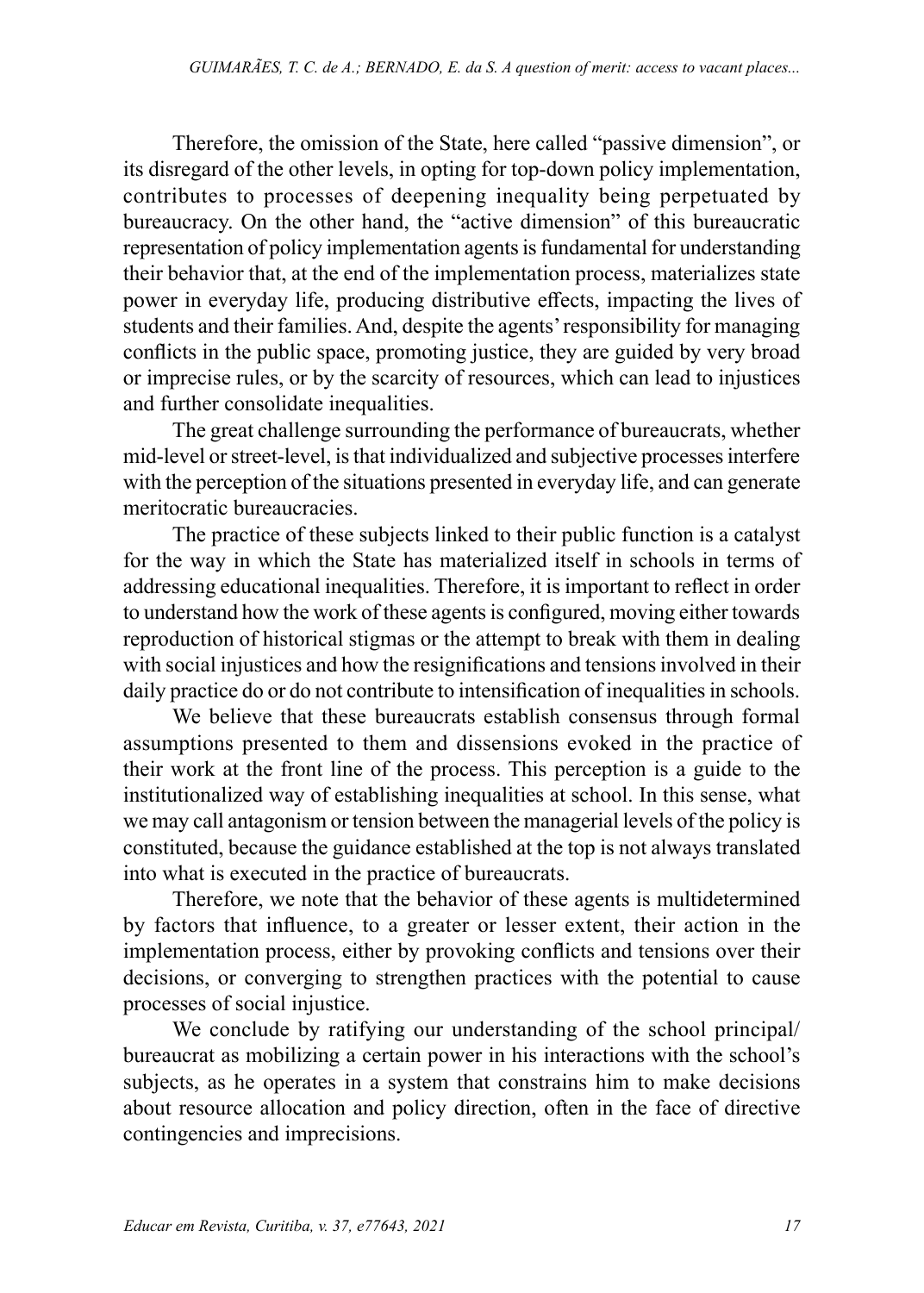# **REFERENCES**

BERNADO, Elisangela da Silva. Educação em Tempo Integral: Alguns Desafios para a Gestão Escolar. *RIAEE – Revista Ibero-Americana de Estudos em Educação*, Araraquara, v. 15, n. 1, p. 79-94, jan./mar. 2020. Available at: https://doi.org/10.21723/ riaee.v15i1.12116. Accessed on: Feb. 4, 2020.

CANÁRIO, Rui*. O que é a Escola?* Um "olhar" sociológico. Porto, Portugal: Porto, 2005.

CAVALCANTE, Pedro Luiz Costa; LOTTA, Gabriela Spanghero (org.). *Burocracia de médio escalão*: perfil, trajetória e atuação. Brasília: ENAP, 2015.

GOODSELL, Charles. Looking once again at human service bureaucracy. *The Journal of Politics*, Chicago, v. 43, n. 3, p. 763-778, 1981. Available at: https://www.journals. uchicago.edu/doi/pdf/10.2307/2130636. Accessed on: Mar. 7, 2020.

DUBOI, Vicente. *The Bureaucrat and the Poor*. England: Ashgate Publishing Limited, 2013.

HANDLER, Joel. *The Conditions of Discretion*. Nova York: Russell Sage Foundation, 1986.

HALL, Richard. O conceito de burocracia: uma contribuição empírica. *In*: CAMPOS, Edmundo (org.) *Sociologia da burocracia*. Rio de Janeiro: Jorge Zahar, 1978. p. 29-47.

HILL, Michael. *The policy process*: a reader. Hertforsdhire: Harvester Wheatsheaf, 1993.

HUPE, Peter. Dimensions of Discretion: Specifying the Object of Street-Level Bureaucracy Research. *DMS-Der Moderne Staat*, Rotterdan, v. 2, p. 425-440, 2013. Available at: https://www.ssoar.info/ssoar/bitstream/document/59188/1/ssoar-dms-2013- 2-hupe-Dimensions\_of\_Discretion\_Specifying\_the.pdf. Accessed on: Feb. 14, 2020.

HUPE, Peter; BUFFAT, Aurélien. A public service gap: Capturing contexts in a comparative approach of street-level bureaucracy. *Public Management Review,* London, v. 16, n. 4, p. 548-569, 2014. Available at: https://doi.org/10.1080/14719037.2013.854 401. Accessed on: Feb. 17, 2020.

IBGE. *São Gonçalo (RJ).* [*S. l.: s. n.*], 2020. Disponível em: https://www.ibge.gov.br/ cidades-e-estados/rj/sao-goncalo.html. Accessed on: July 12, 2020

LIMA, Licínio. *A escola como organização educativa*: uma abordagem sociológica. São Paulo: Cortez, 2001.

LIMA, Licínio. A "escola" como categoria na pesquisa em educação. *Educação Unisinos*, Porto Alegre, v. 12, n. 2, p. 82-88, maio/ago. 2008. Available at: http://revistas.unisinos. br/index.php/educacao/article/view/5310/2557. Accessed on: Mar. 22, 2020.

LIPSKY, Michael. *Street-level Bureaucracy*. Dilemmas of the individual in public services. New York: Russell Sage Foundation, 1980.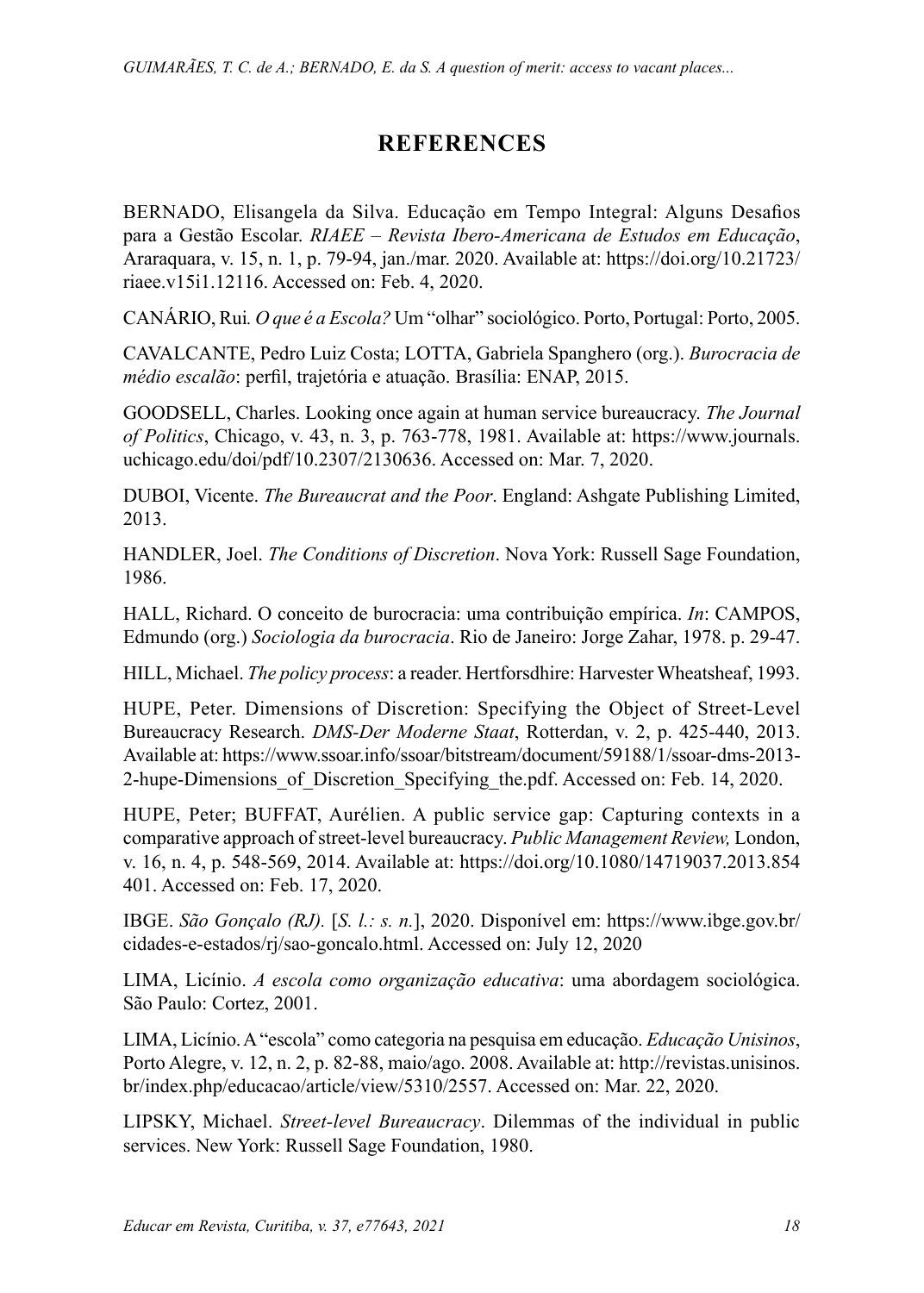LOTTA, Gabriela Spanghero. *Implementação de políticas públicas*: o impacto dos fatores relacionais e organizacionais sobre a atuação dos burocratas de nível de rua no Programa Saúde da Família. 2010. Tese (Doutorado em Ciência Política). Universidade de São Paulo, São Paulo, 2010.

LOTTA, Gabriela Spanghero; PIRES, Roberto Rocha Coelho; OLIVEIRA, Vanessa Elias. Burocratas de médio escalão: novos olhares sobre velhos atores da produção de políticas públicas. *Revista do Serviço Público*, Brasília, v. 64, n. 4, p. 469-492 2014. Avalaible at: https://doi.org/10.21874/rsp.v65i4.562. Accessed on: Mar. 18, 2020.

MAYNARD-MOODY, Steven; MUSHENO, Michael. *Cops, teachers, counselors*: narratives of street-level judgment. Ann Arbor: University of Michigan Press, 2003.

MUYLAERT, Naira. Contribuições da Ciência Política para o campo educacional: o burocrata de nível de rua. *Educação on-line (PUC/RJ),* Rio de Janeiro, v. 14, n. 31, p. 1-9, 2019. Available at: http://educacaoonline.edu.puc-rio.br/index.php/eduonline/article/ view/554/247. Accessed on: Feb. 19, 2020.

OLIVEIRA, Ana Cristina Prado de. Implementação das Políticas Educacionais: tendências das pesquisas publicadas (2007-2017). *Revista de Estudios Teóricos y Epistemológicos en Política Educativa*, Ponta Grossa, v. 4, p. 1-16, 2019. Available at: https://revistas2. uepg.br/index.php/retepe/article/view/12966/209209210867. Accessed on: Feb. 22, 2020.

OLIVEIRA, Maria Meire. *Correção de fluxo em uma escola da rede pública municipal do Rio de Janeiro*: percepções e discricionariedade dos agentes implementadores. 2017. Dissertação (Mestrado em Educação) – Pontifícia Universidade Católica do Rio de Janeiro, Rio de Janeiro, 2017.

OLIVEIRA, Vanessa Elias de. Instituições, burocracia e produção de políticas públicas: o caso da política estadual de saúde. *In*: ENCONTRO ANUAL DA ANPOCS, 33., 2009, Caxambu, Minas Gerais. *Anais* [*...*] Caxambu: Anpocs, 2009. p. 29-36. Available at: https://www.anpocs.com/index.php/encontros/papers/33-encontro-anual-da-anpocs. Accessed on: Mar. 3, 2020.

PINTO, Marcelo de Rezende; SANTOS, Leonardo Lemos da Silveira. Em busca de uma trilha interpretativista para a pesquisa do consumidor: uma proposta baseada na fenomenologia, na etnografia e na grounded theory. *RAE Eletrônica*, São Paulo, v. 7, n. 2, p. 1-28, 2008.

PIRES, Roberto Rocha Coelho (org.). *Implementando desigualdades*: reprodução de desigualdades na implementação de políticas públicas. Rio de Janeiro: Ipea, 2019.

ROSISTOLATO, Rodrigo *et al*. Burocracia educacional em interação com as famílias nos processos de matrícula escolar na cidade do Rio de Janeiro. *Jornal de Políticas Educacionais*, Curitiba v. 13, n. 43, p. 1-28, 2019. Available at: https://revistas.ufpr.br/ jpe/article/view/68554/39969. Accessed on: Mar. 30, 2020.

ROTHSTEIN, Bo. *The Quality of Government*: Corruption, Social Trust, and Inequality in International Perspective. Chicago; London: University of Chicago Press, 2011.